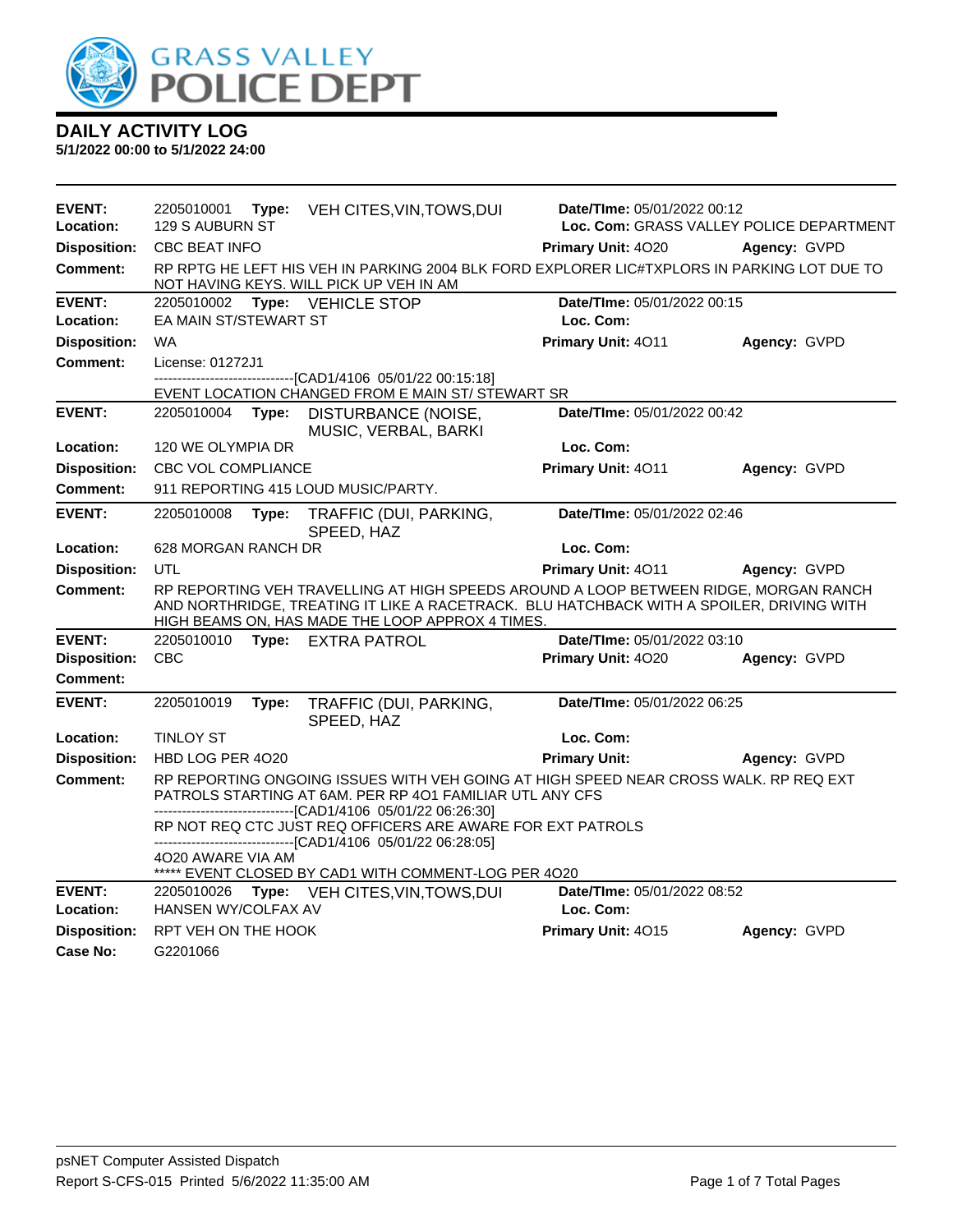

| <b>Comment:</b>                 | OUT WITH RED ACURA, NO PLATES<br>-----------------------[MERGED CAD3/3980 05/01/2022 08:53:27]<br>MERGED 2205010027 TYPE: VEH STOP<br>LOCATION: JH4DC4344SS022068<br>RP:<br><b>COMMENTS: License:</b><br>------------------------------[CAD3/3980 05/01/22 08:54:08]<br>EVENT LOCATION CHANGED FROM HANSEN/COLFAX<br>-------------------------------[CAD1/4074 05/01/22 08:55:09]<br>TOW ASSIGNED-KILROYS, 800 E MAIN ST, GRASS VALLEY, 5302733495,<br>-------------------------------[CAD1/4074 05/01/22 08:55:19]<br>KILROYS ETA DRIVE TIME<br>-------------------------------[CAD3/3980 05/01/22 09:06:29] |                                                                                                                                              |                                                                                                                                                  |                                                 |                                      |  |  |  |
|---------------------------------|---------------------------------------------------------------------------------------------------------------------------------------------------------------------------------------------------------------------------------------------------------------------------------------------------------------------------------------------------------------------------------------------------------------------------------------------------------------------------------------------------------------------------------------------------------------------------------------------------------------|----------------------------------------------------------------------------------------------------------------------------------------------|--------------------------------------------------------------------------------------------------------------------------------------------------|-------------------------------------------------|--------------------------------------|--|--|--|
|                                 |                                                                                                                                                                                                                                                                                                                                                                                                                                                                                                                                                                                                               | ISSUED CASE# G2201066 FOR AGENCY GVPD by UNIT 4O15<br>--------------------------------[CAD3/3980 05/01/22 09:11:01]<br>VIN/JH4DC4344SS022068 |                                                                                                                                                  |                                                 |                                      |  |  |  |
| <b>EVENT:</b><br>Location:      | JH4DC4344SS022068                                                                                                                                                                                                                                                                                                                                                                                                                                                                                                                                                                                             |                                                                                                                                              | 2205010027 Type: VEHICLE STOP                                                                                                                    | <b>Date/Time: 05/01/2022 08:52</b><br>Loc. Com: |                                      |  |  |  |
| <b>Disposition:</b><br>Comment: | MERGED 2205010026<br>License:                                                                                                                                                                                                                                                                                                                                                                                                                                                                                                                                                                                 |                                                                                                                                              | ***** EVENT CLOSED BY CAD3 WITH COMMENT-2205010026                                                                                               | Primary Unit: 4015                              | Agency: GVPD                         |  |  |  |
| <b>EVENT:</b><br>Location:      | HANSEN WY/COLFAX AV                                                                                                                                                                                                                                                                                                                                                                                                                                                                                                                                                                                           |                                                                                                                                              | 2205010029 Type: GRAND THEFT AUTO                                                                                                                | Date/TIme: 05/01/2022 09:11<br>Loc. Com:        |                                      |  |  |  |
| <b>Disposition:</b>             | CBC REF TO CHP                                                                                                                                                                                                                                                                                                                                                                                                                                                                                                                                                                                                |                                                                                                                                              |                                                                                                                                                  | Primary Unit: 4015                              | Agency: GVPD                         |  |  |  |
| <b>Comment:</b>                 | --------------------------------[CAD3/3980 05/01/22 09:13:35]<br>EVENT LOCATION CHANGED FROM HANSEN/ COLFAX                                                                                                                                                                                                                                                                                                                                                                                                                                                                                                   |                                                                                                                                              |                                                                                                                                                  |                                                 |                                      |  |  |  |
| <b>EVENT:</b><br>Location:      | 536 WHITING ST #73                                                                                                                                                                                                                                                                                                                                                                                                                                                                                                                                                                                            |                                                                                                                                              | 2205010030 Type: FOLLOWUP                                                                                                                        | Date/TIme: 05/01/2022 09:40<br>Loc. Com:        |                                      |  |  |  |
| <b>Disposition:</b>             | <b>CBC</b>                                                                                                                                                                                                                                                                                                                                                                                                                                                                                                                                                                                                    |                                                                                                                                              |                                                                                                                                                  | Primary Unit: 4023                              | Agency: GVPD                         |  |  |  |
| <b>Comment:</b>                 | -------------------------------[CAD2/4132 05/01/22 09:40:51]<br>EVENT LOCATION CHANGED FROM 536 WHITING 73                                                                                                                                                                                                                                                                                                                                                                                                                                                                                                    |                                                                                                                                              |                                                                                                                                                  |                                                 |                                      |  |  |  |
| <b>EVENT:</b>                   |                                                                                                                                                                                                                                                                                                                                                                                                                                                                                                                                                                                                               |                                                                                                                                              | 2205010043 Type: TRAFFIC (DUI, PARKING,<br>SPEED, HAZ                                                                                            | Date/TIme: 05/01/2022 10:29                     |                                      |  |  |  |
| Location:                       | 104 VALLEY VIEW DR                                                                                                                                                                                                                                                                                                                                                                                                                                                                                                                                                                                            |                                                                                                                                              |                                                                                                                                                  | Loc. Com:                                       |                                      |  |  |  |
| <b>Disposition:</b>             | <b>CBC</b>                                                                                                                                                                                                                                                                                                                                                                                                                                                                                                                                                                                                    |                                                                                                                                              |                                                                                                                                                  | <b>Primary Unit: 4023</b>                       | Agency: GVPD                         |  |  |  |
| Comment:                        |                                                                                                                                                                                                                                                                                                                                                                                                                                                                                                                                                                                                               |                                                                                                                                              | MAIL CARRIER RPTG SOMEONES PROPERTY STREWN ACCROSS THE STREET.                                                                                   |                                                 |                                      |  |  |  |
| <b>EVENT:</b>                   | 2205010050                                                                                                                                                                                                                                                                                                                                                                                                                                                                                                                                                                                                    | Type:                                                                                                                                        | ANIMALS (ABUSE, LOOSE,<br>FOUND, INJURED)                                                                                                        | Date/TIme: 05/01/2022 11:16                     |                                      |  |  |  |
| Location:                       | 762 FREEMAN LN # G                                                                                                                                                                                                                                                                                                                                                                                                                                                                                                                                                                                            |                                                                                                                                              |                                                                                                                                                  | Loc. Com: DOLLAR TREE                           |                                      |  |  |  |
| <b>Disposition:</b>             | GOA                                                                                                                                                                                                                                                                                                                                                                                                                                                                                                                                                                                                           |                                                                                                                                              |                                                                                                                                                  | Primary Unit: 4015                              | Agency: GVPD                         |  |  |  |
| Comment:                        |                                                                                                                                                                                                                                                                                                                                                                                                                                                                                                                                                                                                               |                                                                                                                                              | RP RPTNG DOG IN A BLK TOYOTA 4RUNNER WITH WINDOWS BARELY CRACKED, RP STATED IT IS MUCH<br>TOO HOT IN THE VEH AND DOG APPEARED TO BE IN DISTRESS. |                                                 |                                      |  |  |  |
| <b>EVENT:</b>                   | 2205010052                                                                                                                                                                                                                                                                                                                                                                                                                                                                                                                                                                                                    | Type:                                                                                                                                        | 911 UNKNOWN<br>(HANGUPS, ABAN'S)                                                                                                                 | Date/TIme: 05/01/2022 11:37                     |                                      |  |  |  |
| Location:                       | 574 SUTTON WY                                                                                                                                                                                                                                                                                                                                                                                                                                                                                                                                                                                                 |                                                                                                                                              |                                                                                                                                                  | Loc. Com: EL FAVORITO TAQUERIA                  |                                      |  |  |  |
| <b>Disposition:</b>             | <b>HBD</b>                                                                                                                                                                                                                                                                                                                                                                                                                                                                                                                                                                                                    |                                                                                                                                              |                                                                                                                                                  |                                                 | <b>Primary Unit:</b><br>Agency: GVPD |  |  |  |
| <b>Comment:</b>                 | 911 ABANDON                                                                                                                                                                                                                                                                                                                                                                                                                                                                                                                                                                                                   |                                                                                                                                              |                                                                                                                                                  |                                                 |                                      |  |  |  |
|                                 | ----------------------------------[CAD2/4116 05/01/22 11:38:20]<br>ON CALL BACK, NEG ANSWER, LEFT VM<br>-------------------------------[CAD2/4116 05/01/22 11:39:17]                                                                                                                                                                                                                                                                                                                                                                                                                                          |                                                                                                                                              |                                                                                                                                                  |                                                 |                                      |  |  |  |
|                                 | EVENT LOCATION CHANGED FROM LAT: 39.21054300 LONG: -121.069368 GRASS VALLEY<br>--------------------------[CAD2/4116 05/01/22 11:39:32]                                                                                                                                                                                                                                                                                                                                                                                                                                                                        |                                                                                                                                              |                                                                                                                                                  |                                                 |                                      |  |  |  |
|                                 | ***** EVENT CLOSED BY CAD2                                                                                                                                                                                                                                                                                                                                                                                                                                                                                                                                                                                    |                                                                                                                                              | ON CALL BACK, ACCIDENTAL POCKET DIAL, C4                                                                                                         |                                                 |                                      |  |  |  |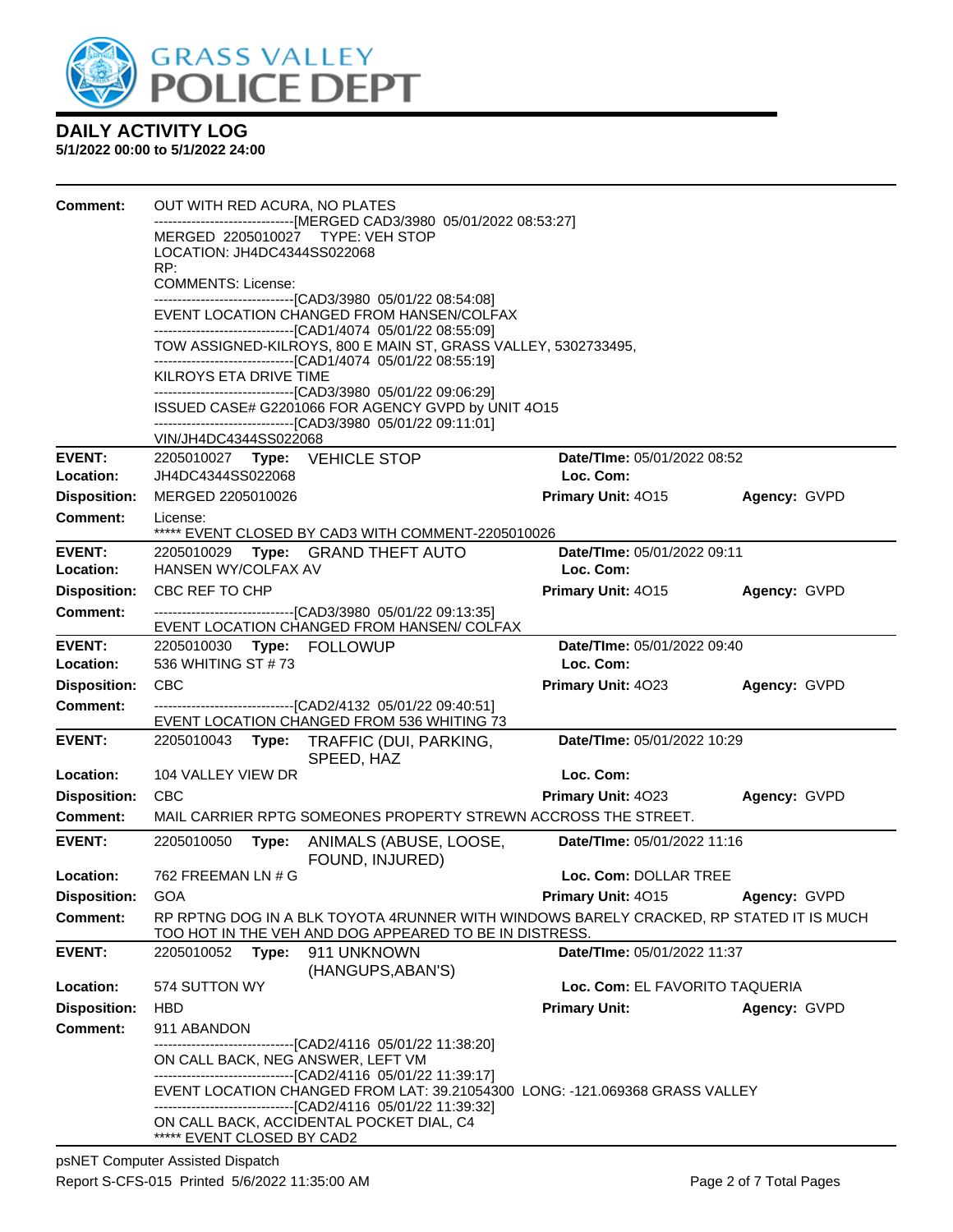

| <b>EVENT:</b>       | 2205010053                                                                                                                                                | Type: | THEFT (GRAND, PETTY, FROM<br>MERCHANT)                                                                                                               | Date/TIme: 05/01/2022 11:40                     |              |
|---------------------|-----------------------------------------------------------------------------------------------------------------------------------------------------------|-------|------------------------------------------------------------------------------------------------------------------------------------------------------|-------------------------------------------------|--------------|
| Location:           | 504 WILEY LN                                                                                                                                              |       |                                                                                                                                                      | Loc. Com:                                       |              |
| <b>Disposition:</b> | <b>CBC MEDIATED</b>                                                                                                                                       |       |                                                                                                                                                      | Primary Unit: 4023                              | Agency: GVPD |
| <b>Comment:</b>     |                                                                                                                                                           |       | RP REQ 10-21 REF HER EX-HUSBAND TAKING HER FIREARMS.                                                                                                 |                                                 |              |
| <b>EVENT:</b>       | 2205010059 Type:                                                                                                                                          |       | <b>TRESPASS</b>                                                                                                                                      | Date/TIme: 05/01/2022 12:25                     |              |
| Location:           | 121 BANK ST                                                                                                                                               |       |                                                                                                                                                      | Loc. Com: GOLD MINERS INN                       |              |
| <b>Disposition:</b> | CBC MOVING ALONG                                                                                                                                          |       |                                                                                                                                                      | Primary Unit: 4015                              | Agency: GVPD |
| <b>Comment:</b>     | RP RPTNG SUBJ IN AN RV IN RPS PARKING LOT FOR THE LAST FEW DAYS, RP REQ SUBJ BE MOVED ALONG.<br>WHI WITH BRO STRIPE, LP 3USC789 WITH EXPIRED REGISTRATION |       |                                                                                                                                                      |                                                 |              |
| <b>EVENT:</b>       |                                                                                                                                                           |       | 2205010062 Type: 911 UNKNOWN<br>(HANGUPS, ABAN'S)                                                                                                    | Date/TIme: 05/01/2022 12:35                     |              |
| Location:           |                                                                                                                                                           |       | LAT: 39.22755400 LONG: -121.068327                                                                                                                   | Loc. Com:                                       |              |
| <b>Disposition:</b> | <b>HBD</b>                                                                                                                                                |       |                                                                                                                                                      | <b>Primary Unit:</b>                            | Agency: GVPD |
| <b>Comment:</b>     | 911 ABAN, UNABLE TO CB<br>***** EVENT CLOSED BY CAD1                                                                                                      |       |                                                                                                                                                      |                                                 |              |
| <b>EVENT:</b>       |                                                                                                                                                           |       | 2205010065 Type: ANIMALS (ABUSE, LOOSE,<br>FOUND, INJURED)                                                                                           | Date/TIme: 05/01/2022 12:56                     |              |
| Location:           | EA MARYLAND DR/KIDDER AV                                                                                                                                  |       |                                                                                                                                                      | Loc. Com:                                       |              |
| <b>Disposition:</b> | <b>CBC KENNEL 13</b>                                                                                                                                      |       |                                                                                                                                                      | Primary Unit: 4023                              | Agency: GVPD |
| <b>Comment:</b>     | RP FOUND LOOSE BRO PUG TYPE DOG, RP HAS IT CONTAINED IN HIS VEH, BLK MERCEDES SUV, REQ PICK<br>UP                                                         |       |                                                                                                                                                      |                                                 |              |
| <b>EVENT:</b>       | 2205010073                                                                                                                                                | Type: | VANDALISM                                                                                                                                            | Date/TIme: 05/01/2022 13:26                     |              |
| Location:           | 122 NO SCHOOL ST                                                                                                                                          |       |                                                                                                                                                      | Loc. Com:                                       |              |
| <b>Disposition:</b> | HBD NEG REQ FOR LE                                                                                                                                        |       |                                                                                                                                                      | <b>Primary Unit:</b>                            | Agency: GVPD |
| <b>Comment:</b>     | RP RPTNG FEMALE SCRATCHED RPS VEH WITH HER FINGERNAIL, EXCHANGING INFORMATION, NO NEED<br>FOR LE                                                          |       |                                                                                                                                                      |                                                 |              |
|                     |                                                                                                                                                           |       | -------------------------[CAD1/4074_05/01/22 13:26:59]<br>EVENT CALL TYPE CHANGED FROM 911<br>***** EVENT CLOSED BY CAD1 WITH COMMENT-NEG REQ FOR LE |                                                 |              |
| <b>EVENT:</b>       |                                                                                                                                                           |       | 2205010080 Type: 911 UNKNOWN<br>(HANGUPS, ABAN'S)                                                                                                    | Date/TIme: 05/01/2022 14:08                     |              |
| Location:           | 625 ESKATON CR # 102                                                                                                                                      |       |                                                                                                                                                      | Loc. Com:                                       |              |
| <b>Disposition:</b> | <b>HBD</b>                                                                                                                                                |       |                                                                                                                                                      | <b>Primary Unit:</b>                            | Agency: GVPD |
| Comment:            | 10-39 STAFF TO DO WEL CHECK<br>***** EVENT CLOSED BY CAD1                                                                                                 |       | 911 RPTG SHE NEEDS TO REACH THE DOCTORS OFFICE. RP DENIED MEDICAL.<br>------------------------------[CAD1/4074_05/01/22 14:10:20]                    |                                                 |              |
| <b>EVENT:</b>       | 2205010082                                                                                                                                                |       | Type: VEH CITES, VIN, TOWS, DUI                                                                                                                      | Date/TIme: 05/01/2022 14:35                     |              |
| Location:           | 11954 NEVADA CITY HY                                                                                                                                      |       |                                                                                                                                                      | Loc. Com: MCDONALDS 530 273 2518 PARKING<br>LOT |              |
| <b>Disposition:</b> | <b>CBC DMV ERROR</b>                                                                                                                                      |       |                                                                                                                                                      | Primary Unit: 4K19                              | Agency: GVPD |
| <b>Comment:</b>     |                                                                                                                                                           |       | PLATES ON NISSAN ALTIMA NOT LEXUS<br>-------------------------------[CAD1/4074_05/01/22 14:37:09]                                                    |                                                 |              |
|                     |                                                                                                                                                           |       | EVENT LOCATION CHANGED FROM MCDONALDS PARKING LOT                                                                                                    | Date/TIme: 05/01/2022 14:41                     |              |
| <b>EVENT:</b>       | 2205010083                                                                                                                                                |       | Type: ALARMS (SILENT, AUDIBLE,<br><b>COMMERCIAL, RES</b>                                                                                             |                                                 |              |
| Location:           | 548 SUTTON WY                                                                                                                                             |       |                                                                                                                                                      | Loc. Com: FISCHER'S FIRESTONE                   |              |
| <b>Disposition:</b> | CBC SECURE UNK REASON                                                                                                                                     |       |                                                                                                                                                      | Primary Unit: 4023                              | Agency: GVPD |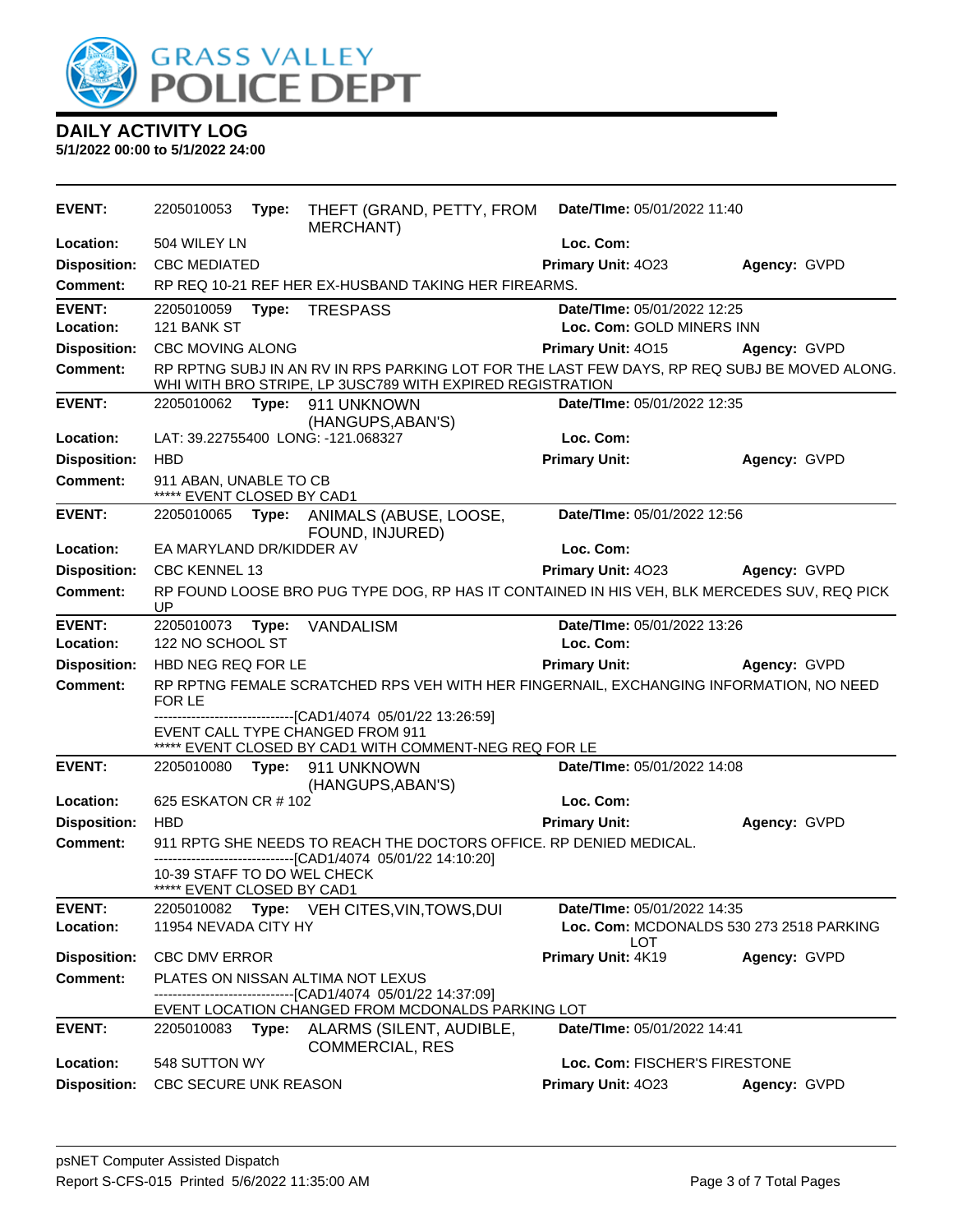

| <b>Comment:</b>            | BAY ROLL UP #2<br><b>AUDIBLE</b>                                                                                                                                                                                         |  |                                                                                                                                                                                                             |                                          |              |  |
|----------------------------|--------------------------------------------------------------------------------------------------------------------------------------------------------------------------------------------------------------------------|--|-------------------------------------------------------------------------------------------------------------------------------------------------------------------------------------------------------------|------------------------------------------|--------------|--|
|                            |                                                                                                                                                                                                                          |  | RESP WILL NOT RESPONDING UNTIL LATE TONIGHT                                                                                                                                                                 |                                          |              |  |
|                            | 4S3 ADV                                                                                                                                                                                                                  |  | ------------------------------[CAD1/4074_05/01/22 14:42:37]                                                                                                                                                 |                                          |              |  |
| <b>EVENT:</b>              | 2205010086                                                                                                                                                                                                               |  | Type: ANIMALS (ABUSE, LOOSE,<br>FOUND, INJURED)                                                                                                                                                             | Date/TIme: 05/01/2022 14:55              |              |  |
| Location:                  | 672 FREEMAN LN # A                                                                                                                                                                                                       |  |                                                                                                                                                                                                             | Loc. Com: PETCO                          |              |  |
| <b>Disposition:</b>        | CBC 98M                                                                                                                                                                                                                  |  |                                                                                                                                                                                                             | Primary Unit: 4023                       | Agency: GVPD |  |
| <b>Comment:</b>            | RP RPTG DOGS IN SIL HIGHLANDER AND SIL TOYT TACOMA WITH WINDOWS NOT ROLLED DOWN ENOUGH.<br>COMPLAINTS ARE FORM CUSTOMERS. DOGS SEEM IN DISTRESS. UNK HOW LONG<br>------------------------------[4O23/MDT 05/01/22 15:04] |  |                                                                                                                                                                                                             |                                          |              |  |
|                            |                                                                                                                                                                                                                          |  | LOCATED SIL HIGHLANDER AND DOG IS C4. UTL THE SIL TACOMA. CBC                                                                                                                                               |                                          |              |  |
| <b>EVENT:</b>              |                                                                                                                                                                                                                          |  | 2205010087 Type: ALARMS (SILENT, AUDIBLE,<br><b>COMMERCIAL, RES</b>                                                                                                                                         | Date/TIme: 05/01/2022 15:03              |              |  |
| Location:                  | 548 SUTTON WY                                                                                                                                                                                                            |  |                                                                                                                                                                                                             | Loc. Com: FISCHER'S FIRESTONE            |              |  |
| <b>Disposition:</b>        | INF ALREADY CLEARED PER 4S3                                                                                                                                                                                              |  |                                                                                                                                                                                                             | <b>Primary Unit:</b>                     | Agency: GVPD |  |
| Comment:                   | BAY ROLL UP DOOR 2<br><b>AUDIBLE</b><br><b>RESP PENDING</b>                                                                                                                                                              |  |                                                                                                                                                                                                             |                                          |              |  |
|                            |                                                                                                                                                                                                                          |  | ***** EVENT CLOSED BY CAD1 WITH COMMENT-ALREADY CLEARED PER 4S3                                                                                                                                             |                                          |              |  |
| <b>EVENT:</b><br>Location: | 2205010089                                                                                                                                                                                                               |  | Type: SUBJECT STOP<br>CAL TRANS PARKING LOT UNDER OVERPASS                                                                                                                                                  | Date/TIme: 05/01/2022 15:15<br>Loc. Com: |              |  |
| <b>Disposition:</b>        | <b>CBC</b>                                                                                                                                                                                                               |  |                                                                                                                                                                                                             | Primary Unit: 4023                       | Agency: GVPD |  |
| <b>Comment:</b>            | <b>OW 4 J"S</b>                                                                                                                                                                                                          |  |                                                                                                                                                                                                             |                                          |              |  |
| <b>EVENT:</b>              | Date/TIme: 05/01/2022 15:23<br>2205010091<br>Type: 911 UNKNOWN<br>(HANGUPS, ABAN'S)                                                                                                                                      |  |                                                                                                                                                                                                             |                                          |              |  |
| Location:                  | 419 MARSHALL ST                                                                                                                                                                                                          |  |                                                                                                                                                                                                             | Loc. Com:                                |              |  |
| <b>Disposition:</b>        | <b>HBD</b>                                                                                                                                                                                                               |  |                                                                                                                                                                                                             | <b>Primary Unit:</b>                     | Agency: GVPD |  |
| <b>Comment:</b>            |                                                                                                                                                                                                                          |  | 911 OPEN LINE, HEARD SUBJS TALKING                                                                                                                                                                          |                                          |              |  |
|                            |                                                                                                                                                                                                                          |  | -------------------------------[CAD2/4116 05/01/22 15:26:24]<br>EVENT LOCATION CHANGED FROM LAT: 39.20058600 LONG: -121.056772 GRASS VALLEY<br>-------------------------------[CAD2/4116 05/01/22 15:26:39] |                                          |              |  |
|                            |                                                                                                                                                                                                                          |  | ON CALL BACK, ACCIDENTAL POCKET DIAL, C4                                                                                                                                                                    |                                          |              |  |
|                            | ***** EVENT CLOSED BY CAD1                                                                                                                                                                                               |  | --------------------------------[CAD2/4116 05/01/22 15:27:16]<br>EVENT LOCATION CHANGED FROM 419 MARSH ST GRASS VALLEY                                                                                      |                                          |              |  |
| <b>EVENT:</b>              |                                                                                                                                                                                                                          |  | 2205010094 Type: DISTURBANCE (NOISE,<br>MUSIC, VERBAL, BARKI                                                                                                                                                | Date/TIme: 05/01/2022 15:42              |              |  |
| <b>Location:</b>           | DOUGLAS AV/DONALD AV                                                                                                                                                                                                     |  |                                                                                                                                                                                                             | Loc. Com:                                |              |  |
| <b>Disposition:</b>        |                                                                                                                                                                                                                          |  | CBC VOLUNTARY COMPLIANCE PER GVMC                                                                                                                                                                           | Primary Unit: 4K19                       | Agency: GVPD |  |
| <b>Comment:</b>            | 8.28.100<br>RP RPTNG COMPANY DOING CONSTRUCTION ALL DAY WHEN THEY ARE NOT SUPPOSED TO, RP WILLING<br><b>TO SIGN A COMPLAINT</b>                                                                                          |  |                                                                                                                                                                                                             |                                          |              |  |
| <b>EVENT:</b>              | 2205010096                                                                                                                                                                                                               |  | Type: DOMESTIC VIOLENCE                                                                                                                                                                                     | Date/TIme: 05/01/2022 15:48              |              |  |
| Location:                  | PINE ST/EA EMPIRE ST                                                                                                                                                                                                     |  |                                                                                                                                                                                                             | Loc. Com: ON THE HILL                    |              |  |
| <b>Disposition:</b>        | <b>RPT</b>                                                                                                                                                                                                               |  |                                                                                                                                                                                                             | Primary Unit: 4023                       | Agency: GVPD |  |
| <b>Case No:</b>            | G2201067                                                                                                                                                                                                                 |  |                                                                                                                                                                                                             |                                          |              |  |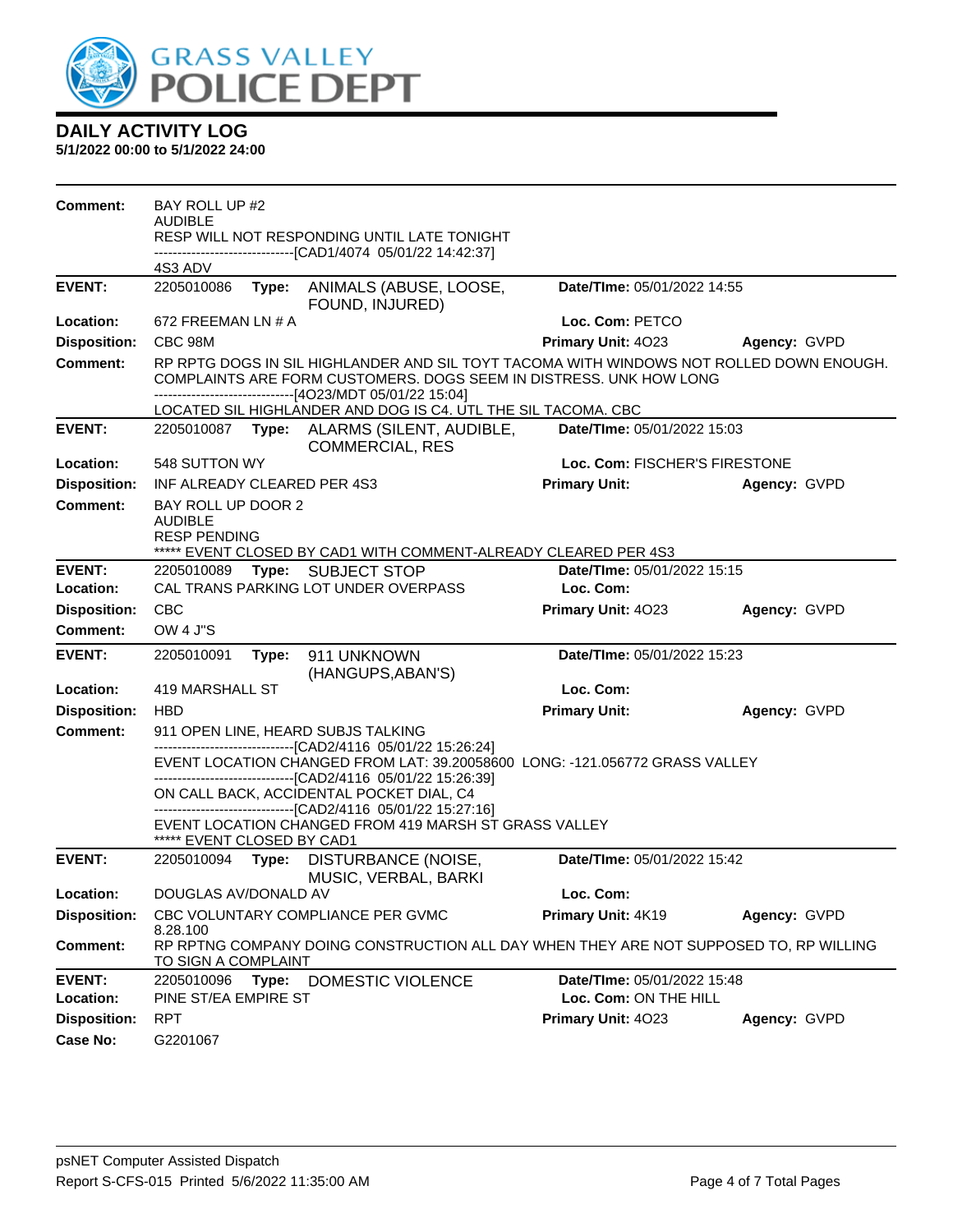

| <b>Comment:</b>     | CHP XFR/ RP RPTNG HE HAS A BUSTED LIP, AFTER A DOMESTIC ISSUE WITH HIS GIRLFRIEND, RP<br>DECLINED MEDICAL. STATED HE IS "A CONVICT AND APPARENTLY A TROUBLE MAKER" AND DOESN'T KNOW<br>THE ADDRESS BECAUSE HE "DOESN'T CARE FOR GRASS VALLEY", STATED A PASSERBY STOPPED TO ASK<br>HIS GIRLFRIEND IF SHE WAS OKAY, THEN DISCONNECTED<br>-------------------------------[CAD2/4116 05/01/22 15:53:52]<br>PER CHP, RP STATED ARGUMENT WAS BETWEEN GIRLFRIEND, MOM, AND RP AND HE "DIDN'T WANT HER IN<br>TROUBLE" UNK WHO RP WAS REFERRING TO<br>-------------------------------[CAD1/4074 05/01/22 16:38:57] |       |                                                                                                                                                                                     |                                                                                      |                                                                                          |  |  |
|---------------------|------------------------------------------------------------------------------------------------------------------------------------------------------------------------------------------------------------------------------------------------------------------------------------------------------------------------------------------------------------------------------------------------------------------------------------------------------------------------------------------------------------------------------------------------------------------------------------------------------------|-------|-------------------------------------------------------------------------------------------------------------------------------------------------------------------------------------|--------------------------------------------------------------------------------------|------------------------------------------------------------------------------------------|--|--|
| <b>EVENT:</b>       | ISSUED CASE# G2201067 FOR AGENCY GVPD by UNIT 4O23<br>Date/TIme: 05/01/2022 16:27<br>2205010099 Type: WELFARE CHECK                                                                                                                                                                                                                                                                                                                                                                                                                                                                                        |       |                                                                                                                                                                                     |                                                                                      |                                                                                          |  |  |
| Location:           | 304 HORIZON CR                                                                                                                                                                                                                                                                                                                                                                                                                                                                                                                                                                                             |       |                                                                                                                                                                                     | Loc. Com:                                                                            |                                                                                          |  |  |
| <b>Disposition:</b> | CBC TRANSPORTED BY MEDICAL                                                                                                                                                                                                                                                                                                                                                                                                                                                                                                                                                                                 |       |                                                                                                                                                                                     | <b>Primary Unit: 4K19</b>                                                            | Agency: GVPD                                                                             |  |  |
| <b>Comment:</b>     |                                                                                                                                                                                                                                                                                                                                                                                                                                                                                                                                                                                                            |       |                                                                                                                                                                                     | RP REQ CHECK ON SON AND SONS FATHER, RP STATED FATHER INGESTED ANTIFREEZE AND SON IS |                                                                                          |  |  |
|                     | WATCHING HIM DIE, XFR TO CALFIRE.<br>PER RP FATHER "IS RAGING" AND DECLINED MEDICAL EARLIER, MADE 11-46 STATEMENTS EARLIER AND<br>SAYING HE "WANTS TO DIE".                                                                                                                                                                                                                                                                                                                                                                                                                                                |       |                                                                                                                                                                                     |                                                                                      |                                                                                          |  |  |
|                     |                                                                                                                                                                                                                                                                                                                                                                                                                                                                                                                                                                                                            |       | -------------------------------[CAD2/4116 05/01/22 16:29:25]<br>--------------------------------[CAD2/4116 05/01/22 16:30:05]<br>RP STATED LAST PARAMEDICS WERE TURNED AWAY EARLIER |                                                                                      | RP NO ON SCENE, RP STATED MALE IS SHOWING SIGNS AND SYMPTOMS OF INGESTING ANTIFREEZE.    |  |  |
|                     |                                                                                                                                                                                                                                                                                                                                                                                                                                                                                                                                                                                                            |       | ------------------------------[CAD2/4116 05/01/22 16:30:17]                                                                                                                         |                                                                                      |                                                                                          |  |  |
|                     | RP IS NOT ON SCENE                                                                                                                                                                                                                                                                                                                                                                                                                                                                                                                                                                                         |       | ---------------------------------[CAD2/4116 05/01/22 16:33:00]                                                                                                                      |                                                                                      |                                                                                          |  |  |
|                     |                                                                                                                                                                                                                                                                                                                                                                                                                                                                                                                                                                                                            |       | RP STATED MALE HAS DRINKING AND DEPRESSION ISSUES AND HAS MADE 11-46 STATEMENTS.                                                                                                    |                                                                                      |                                                                                          |  |  |
| <b>EVENT:</b>       | 2205010101                                                                                                                                                                                                                                                                                                                                                                                                                                                                                                                                                                                                 |       | Type: RESTRAINING ORDERS (TRO,<br>OAH, CUSTODY, C                                                                                                                                   | Date/TIme: 05/01/2022 16:34                                                          |                                                                                          |  |  |
| Location:           | 660 MINNIE ST                                                                                                                                                                                                                                                                                                                                                                                                                                                                                                                                                                                              |       |                                                                                                                                                                                     | Loc. Com: CONDON PARK                                                                |                                                                                          |  |  |
| <b>Disposition:</b> | <b>RPT</b>                                                                                                                                                                                                                                                                                                                                                                                                                                                                                                                                                                                                 |       |                                                                                                                                                                                     | Primary Unit: 4015                                                                   | Agency: GVPD                                                                             |  |  |
| Case No:            | G2201068                                                                                                                                                                                                                                                                                                                                                                                                                                                                                                                                                                                                   |       |                                                                                                                                                                                     |                                                                                      |                                                                                          |  |  |
| Comment:            | $10 - 21.$                                                                                                                                                                                                                                                                                                                                                                                                                                                                                                                                                                                                 |       |                                                                                                                                                                                     |                                                                                      | 911 CALLER RPTG R/O VIOLATION. RP IS RESTARAINED AND PROTECTED PARTY APPROACHED HER. REQ |  |  |
|                     | -------------------------------[CAD1/4074 05/01/22 17:24:00]<br>ISSUED CASE# G2201068 FOR AGENCY GVPD by UNIT 4O15                                                                                                                                                                                                                                                                                                                                                                                                                                                                                         |       |                                                                                                                                                                                     |                                                                                      |                                                                                          |  |  |
| <b>EVENT:</b>       | 2205010110 Type: FOLLOWUP                                                                                                                                                                                                                                                                                                                                                                                                                                                                                                                                                                                  |       |                                                                                                                                                                                     | Date/TIme: 05/01/2022 17:36                                                          |                                                                                          |  |  |
| Location:           | 867 SUTTON WY                                                                                                                                                                                                                                                                                                                                                                                                                                                                                                                                                                                              |       |                                                                                                                                                                                     | Loc. Com: SAFEWAY                                                                    |                                                                                          |  |  |
| <b>Disposition:</b> | <b>CBC</b>                                                                                                                                                                                                                                                                                                                                                                                                                                                                                                                                                                                                 |       |                                                                                                                                                                                     | <b>Primary Unit: 4S3</b>                                                             | Agency: GVPD                                                                             |  |  |
| <b>Comment:</b>     |                                                                                                                                                                                                                                                                                                                                                                                                                                                                                                                                                                                                            |       | RP REQ 10-21 FROM 4S3 REG DOG TAGS                                                                                                                                                  |                                                                                      |                                                                                          |  |  |
|                     |                                                                                                                                                                                                                                                                                                                                                                                                                                                                                                                                                                                                            |       | ------------------------------[4S3/MDT 05/01/22 17:44]<br>10-21 ATTEMPTED. CALL GOES DIRECT TO VM. NO RING. CBC                                                                     |                                                                                      |                                                                                          |  |  |
|                     |                                                                                                                                                                                                                                                                                                                                                                                                                                                                                                                                                                                                            |       | ------------------------------[4S3/MDT 05/01/22 17:47]                                                                                                                              |                                                                                      |                                                                                          |  |  |
|                     | SECOND ATT MADE. MSG LEFT.                                                                                                                                                                                                                                                                                                                                                                                                                                                                                                                                                                                 |       |                                                                                                                                                                                     |                                                                                      |                                                                                          |  |  |
| <b>EVENT:</b>       | 2205010111<br>Type:<br>TRAFFIC (DUI, PARKING,<br>Date/TIme: 05/01/2022 17:46<br>SPEED, HAZ                                                                                                                                                                                                                                                                                                                                                                                                                                                                                                                 |       |                                                                                                                                                                                     |                                                                                      |                                                                                          |  |  |
| Location:           | <b>20 STATE/WE EMPIRE ST</b>                                                                                                                                                                                                                                                                                                                                                                                                                                                                                                                                                                               |       |                                                                                                                                                                                     | Loc. Com:                                                                            |                                                                                          |  |  |
| <b>Disposition:</b> | <b>HBD</b>                                                                                                                                                                                                                                                                                                                                                                                                                                                                                                                                                                                                 |       |                                                                                                                                                                                     | <b>Primary Unit:</b>                                                                 | Agency: GVPD                                                                             |  |  |
| <b>Comment:</b>     | EVENT CLOSED BY CAD1                                                                                                                                                                                                                                                                                                                                                                                                                                                                                                                                                                                       |       | 911 RPTNG 23103 DRIVER, XFR TO CHP. PER RP, TOYOTA HIGHTOP                                                                                                                          |                                                                                      |                                                                                          |  |  |
| <b>EVENT:</b>       | 2205010114                                                                                                                                                                                                                                                                                                                                                                                                                                                                                                                                                                                                 | Type: | TRAFFIC (DUI, PARKING,<br>SPEED, HAZ                                                                                                                                                | Date/TIme: 05/01/2022 17:57                                                          |                                                                                          |  |  |
| Location:           | WE MAIN ST/HIGH ST                                                                                                                                                                                                                                                                                                                                                                                                                                                                                                                                                                                         |       |                                                                                                                                                                                     | Loc. Com:                                                                            |                                                                                          |  |  |
| <b>Disposition:</b> | CBC SUBJ ENRT TO DRIVE RO                                                                                                                                                                                                                                                                                                                                                                                                                                                                                                                                                                                  |       |                                                                                                                                                                                     | Primary Unit: 4S3                                                                    | Agency: GVPD                                                                             |  |  |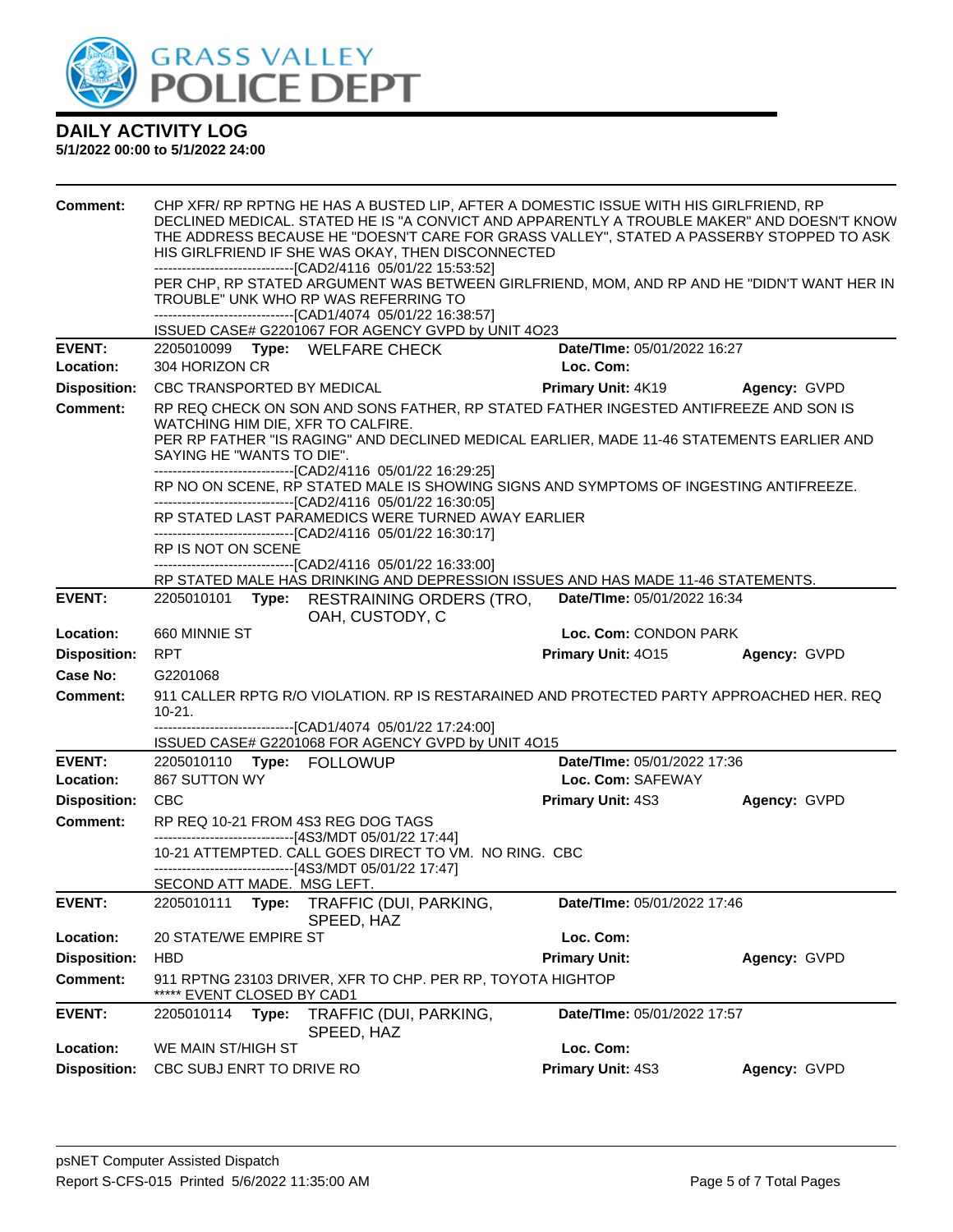

| <b>Comment:</b>                 | 911 RPTNG 23103 DRIVER IN A SIL/GRY NISSAN TITAN, LP 17085J2 DRIVING EXCESSIVE SPEEDS, AFTER<br>415V AT SAFEWAY ON NEAL ST<br>-------------------------------[CAD2/4116 05/01/22 17:58:37] |                                          |              |  |  |  |
|---------------------------------|--------------------------------------------------------------------------------------------------------------------------------------------------------------------------------------------|------------------------------------------|--------------|--|--|--|
|                                 | SUS VEH STOPPED IN LUTHERAN CHURCH PARKING LOT AND TURNED AROUND                                                                                                                           |                                          |              |  |  |  |
|                                 | ------------------------------[CAD1/4074 05/01/22 17:58:41]<br><b>VOICED</b>                                                                                                               |                                          |              |  |  |  |
| <b>EVENT:</b>                   | 2205010115 Type: SERVICE, CIVIL, SUBPOENA                                                                                                                                                  | Date/TIme: 05/01/2022 18:02              |              |  |  |  |
| Location:                       | 407 CLARK ST                                                                                                                                                                               | Loc. Com:                                |              |  |  |  |
| <b>Disposition:</b>             | <b>CBC</b>                                                                                                                                                                                 | Primary Unit: 4015                       | Agency: GVPD |  |  |  |
| Comment:                        | -------------------------------[CAD1/4074 05/01/22 18:03:14]<br>EVENT LOCATION CHANGED FROM 407 CLARK ST                                                                                   |                                          |              |  |  |  |
| <b>EVENT:</b>                   | 2205010119 Type: CITIZEN ASSIST (CIVIL<br>STANDBY'S, LOCKOUT                                                                                                                               | Date/TIme: 05/01/2022 18:19              |              |  |  |  |
| <b>Location:</b>                | WE MAIN ST/HIGH ST                                                                                                                                                                         | Loc. Com:                                |              |  |  |  |
| <b>Disposition:</b>             | <b>CBC</b>                                                                                                                                                                                 | Primary Unit: 4S3                        | Agency: GVPD |  |  |  |
| <b>Comment:</b>                 | <b>FLAGGED DOWN</b>                                                                                                                                                                        |                                          |              |  |  |  |
|                                 | -------------------------------[CAD1/4074 05/01/22 18:19:31]<br>EVENT LOCATION CHANGED FROM W MAIN/HIGH                                                                                    |                                          |              |  |  |  |
| <b>EVENT:</b>                   | 2205010124 Type: VEH CITES, VIN, TOWS, DUI                                                                                                                                                 | Date/TIme: 05/01/2022 18:49              |              |  |  |  |
| Location:                       | <b>CLARK ST/COLFAX AV</b>                                                                                                                                                                  | Loc. Com:                                |              |  |  |  |
| <b>Disposition:</b>             | UTL UTL VEH. ALL OTHER VEH. LEGALLY PARKED                                                                                                                                                 | Primary Unit: 4022                       | Agency: GVPD |  |  |  |
| <b>Comment:</b>                 | RP RPTG VEH PARKED IN RED ZONE. VEH DRK GRY TRUCK W/ CAMPER SHELL                                                                                                                          |                                          |              |  |  |  |
|                                 | ---------------------------------[CAD3/4051 05/01/22 18:49:20]<br>ONGOING ISSUE PER RP AND WANTS THE VEH CITED                                                                             |                                          |              |  |  |  |
| <b>EVENT:</b>                   | Date/TIme: 05/01/2022 20:33<br>2205010135 Type: TRAFFIC ACCIDENT                                                                                                                           |                                          |              |  |  |  |
| Location:                       | <b>FREEMAN LN/TAYLORVILLE RD</b><br>Loc. Com:                                                                                                                                              |                                          |              |  |  |  |
| <b>Disposition:</b>             | <b>RPT</b>                                                                                                                                                                                 | <b>Primary Unit: 4022</b>                | Agency: GVPD |  |  |  |
| Case No:                        | G2201069                                                                                                                                                                                   |                                          |              |  |  |  |
| <b>Comment:</b>                 | RP REPORTS 1182- SIL SEDAN AND A DK SEDAN, VEHS PULLED INTO THE BURGERS AND CREAM LOT.<br>-------------------------------[CAD3/4051 05/01/22 21:00:04]                                     |                                          |              |  |  |  |
| <b>EVENT:</b>                   | ISSUED CASE# G2201069 FOR AGENCY GVPD by UNIT 4O22<br>2205010146 Type: DISTURBANCE (NOISE,                                                                                                 | Date/TIme: 05/01/2022 21:50              |              |  |  |  |
|                                 | MUSIC, VERBAL, BARKI                                                                                                                                                                       |                                          |              |  |  |  |
| Location:                       | 228 SUTTON WY #133                                                                                                                                                                         | Loc. Com:                                |              |  |  |  |
| <b>Disposition:</b><br>Comment: | <b>CBC</b><br>CHP TRANSFER/SU CAME AT THE RP AND GRABBED THE RP'S DAUGHTER. RP PUT HER IN A CHOKE HOLD                                                                                     | <b>Primary Unit: 404</b>                 | Agency: GVPD |  |  |  |
|                                 | AND "TOOK HER DOWN".<br>------------------------------[CAD1/3753 05/01/22 21:50:57]                                                                                                        |                                          |              |  |  |  |
|                                 | SU IS BACK IN HER OWN APT, UNK NUMBER.<br>-------------------------------[CAD1/3753_05/01/22_21:51:36]                                                                                     |                                          |              |  |  |  |
|                                 | RP WAS ADVISED NUMEROUS TIMES TO GO BACK INSIDE AND LOCK THE DOOR.                                                                                                                         |                                          |              |  |  |  |
| <b>EVENT:</b>                   | Type: VEH CITES, VIN, TOWS, DUI<br>2205010147                                                                                                                                              | Date/TIme: 05/01/2022 22:06              |              |  |  |  |
| Location:                       | 4 CORNERS                                                                                                                                                                                  | Loc. Com:                                |              |  |  |  |
| <b>Disposition:</b>             | CBC                                                                                                                                                                                        | Primary Unit: 409                        | Agency: GVPD |  |  |  |
| <b>Comment:</b>                 | O/W VEH                                                                                                                                                                                    |                                          |              |  |  |  |
| <b>EVENT:</b><br>Location:      | 2205010149<br>VEH CITES, VIN, TOWS, DUI<br>Type:<br>228 SUTTON WY                                                                                                                          | Date/TIme: 05/01/2022 22:16<br>Loc. Com: |              |  |  |  |
| <b>Disposition:</b>             | <b>RPT</b>                                                                                                                                                                                 | Primary Unit: 404                        | Agency: GVPD |  |  |  |
| <b>Case No:</b>                 | G2201070                                                                                                                                                                                   |                                          |              |  |  |  |
|                                 |                                                                                                                                                                                            |                                          |              |  |  |  |